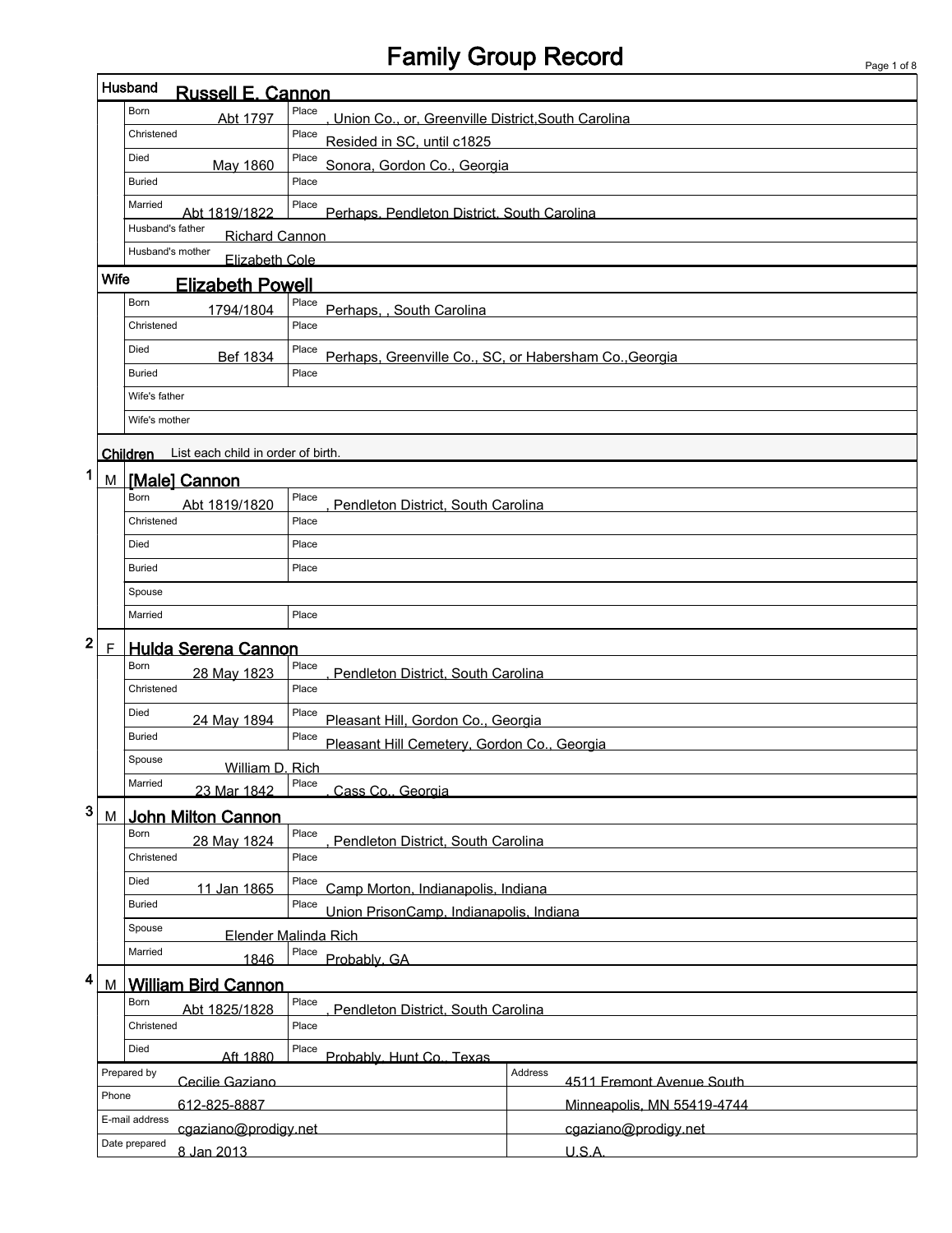## Family Group Record

| Page 2 of 8 |  |  |
|-------------|--|--|

| Husband<br><b>Russell E. Cannon</b>                   |                                                                                                                                                                                                                                                                                         |                                                                                                                                                                                                                                    |  |  |  |  |  |  |  |  |
|-------------------------------------------------------|-----------------------------------------------------------------------------------------------------------------------------------------------------------------------------------------------------------------------------------------------------------------------------------------|------------------------------------------------------------------------------------------------------------------------------------------------------------------------------------------------------------------------------------|--|--|--|--|--|--|--|--|
| <b>Wife</b><br><b>Elizabeth Powell</b>                |                                                                                                                                                                                                                                                                                         |                                                                                                                                                                                                                                    |  |  |  |  |  |  |  |  |
| List each child in order of birth.<br><b>Children</b> |                                                                                                                                                                                                                                                                                         |                                                                                                                                                                                                                                    |  |  |  |  |  |  |  |  |
| 4                                                     | <b>William Bird Cannon</b><br>М                                                                                                                                                                                                                                                         |                                                                                                                                                                                                                                    |  |  |  |  |  |  |  |  |
|                                                       | Place<br><b>Buried</b>                                                                                                                                                                                                                                                                  |                                                                                                                                                                                                                                    |  |  |  |  |  |  |  |  |
|                                                       | Spouse<br>Levina Dawson                                                                                                                                                                                                                                                                 |                                                                                                                                                                                                                                    |  |  |  |  |  |  |  |  |
|                                                       | Married<br>Abt 1847                                                                                                                                                                                                                                                                     | Place<br>Probably. Georgia                                                                                                                                                                                                         |  |  |  |  |  |  |  |  |
| 5                                                     | $\mathsf{F}$<br><b>Adeline Frances Cannon</b>                                                                                                                                                                                                                                           |                                                                                                                                                                                                                                    |  |  |  |  |  |  |  |  |
|                                                       | Born<br>28 Nov 1826                                                                                                                                                                                                                                                                     | Place<br>Probably, Habersham Co., Georgia                                                                                                                                                                                          |  |  |  |  |  |  |  |  |
|                                                       | Christened                                                                                                                                                                                                                                                                              | Place                                                                                                                                                                                                                              |  |  |  |  |  |  |  |  |
|                                                       | Died<br>21 Feb 1913<br><b>Buried</b>                                                                                                                                                                                                                                                    | Place<br>Perhaps, Anderson Co., Texas<br>Place                                                                                                                                                                                     |  |  |  |  |  |  |  |  |
|                                                       | Spouse                                                                                                                                                                                                                                                                                  | Muse Cemetery, Anderson Co., Texas                                                                                                                                                                                                 |  |  |  |  |  |  |  |  |
|                                                       | <b>Reuben Lively</b><br>Married                                                                                                                                                                                                                                                         | Place                                                                                                                                                                                                                              |  |  |  |  |  |  |  |  |
|                                                       | 1844                                                                                                                                                                                                                                                                                    | Probably, GA                                                                                                                                                                                                                       |  |  |  |  |  |  |  |  |
| 6                                                     | $\mathsf{F}$<br><b>Elizabeth Cannon</b><br>Born                                                                                                                                                                                                                                         | Place                                                                                                                                                                                                                              |  |  |  |  |  |  |  |  |
|                                                       | 20 Feb 1831<br>Christened                                                                                                                                                                                                                                                               | Habersham Co., Georgia<br>Place                                                                                                                                                                                                    |  |  |  |  |  |  |  |  |
|                                                       | Died                                                                                                                                                                                                                                                                                    | [Never married]<br>Place                                                                                                                                                                                                           |  |  |  |  |  |  |  |  |
|                                                       | 1 Jun 1901<br><b>Buried</b>                                                                                                                                                                                                                                                             | Perhaps, Crocket, Anderson Co., Texas<br>Place                                                                                                                                                                                     |  |  |  |  |  |  |  |  |
|                                                       | Spouse                                                                                                                                                                                                                                                                                  | Muse Cemetery, Anderson Co., Texas                                                                                                                                                                                                 |  |  |  |  |  |  |  |  |
|                                                       | Married                                                                                                                                                                                                                                                                                 | Place                                                                                                                                                                                                                              |  |  |  |  |  |  |  |  |
| 7                                                     | $\mathsf{F}$<br><b>Nancy Elizabeth Cannon</b>                                                                                                                                                                                                                                           |                                                                                                                                                                                                                                    |  |  |  |  |  |  |  |  |
|                                                       | Born<br>1 Aug 1832                                                                                                                                                                                                                                                                      | Place                                                                                                                                                                                                                              |  |  |  |  |  |  |  |  |
|                                                       | Christened                                                                                                                                                                                                                                                                              | Habersham Co., Georgia<br>Place                                                                                                                                                                                                    |  |  |  |  |  |  |  |  |
|                                                       | Died<br>8 May 1918                                                                                                                                                                                                                                                                      | Place<br>DeKalb Co., Alabama                                                                                                                                                                                                       |  |  |  |  |  |  |  |  |
|                                                       | <b>Buried</b>                                                                                                                                                                                                                                                                           | Place<br>DeKalb Co., Alabama                                                                                                                                                                                                       |  |  |  |  |  |  |  |  |
|                                                       | Spouse<br><b>Miles Wooten</b>                                                                                                                                                                                                                                                           |                                                                                                                                                                                                                                    |  |  |  |  |  |  |  |  |
|                                                       | Married<br>Abt 1847                                                                                                                                                                                                                                                                     | Place<br>Perhaps. Georgia                                                                                                                                                                                                          |  |  |  |  |  |  |  |  |
|                                                       | <b>Notes</b><br>HUSBAND - Russell E. Cannon<br>DNA Analysis shows that descendants of Russell E. Cannon, son of Richard Cannon, match closely with a<br>descendant of Simcock Cannon, increasing confidence that Richard was a son of Simcock or related to him closely<br>another way. |                                                                                                                                                                                                                                    |  |  |  |  |  |  |  |  |
|                                                       | Minneapolis, Minnesota 55419.                                                                                                                                                                                                                                                           | Information from Lo Moss Moore in Hurst, Texas, now deceased. She obtained it from Arthur Cannon in Florida, now<br>deceased also. I have extensive correspondence with them in my files -- Cecilie Gaziano, 4511 Fremont Ave. S., |  |  |  |  |  |  |  |  |
|                                                       | 1992.                                                                                                                                                                                                                                                                                   | Also information from David C. Ballard, who is not a Cannon descendant, but who managed affairs for his elderly<br>relative, Cleo Cannon Hughes, who was a granddaughter of John Milton Cannon. Cleo was 100 years old in January  |  |  |  |  |  |  |  |  |
|                                                       |                                                                                                                                                                                                                                                                                         | Mary Turney (marymt@gower.net) also researches this line.                                                                                                                                                                          |  |  |  |  |  |  |  |  |
|                                                       | Jan 2003; accessed 2 Jan 2008.                                                                                                                                                                                                                                                          | Also see the webhpage of Darrell Clakley, Clakley@aol.com, at WorldConnect on www.rootsweb.com, last updated 1                                                                                                                     |  |  |  |  |  |  |  |  |
|                                                       | Because Russell E. Cannon's household with a wife born about 1794/1804 and a male born 1810/1820 appeared in                                                                                                                                                                            |                                                                                                                                                                                                                                    |  |  |  |  |  |  |  |  |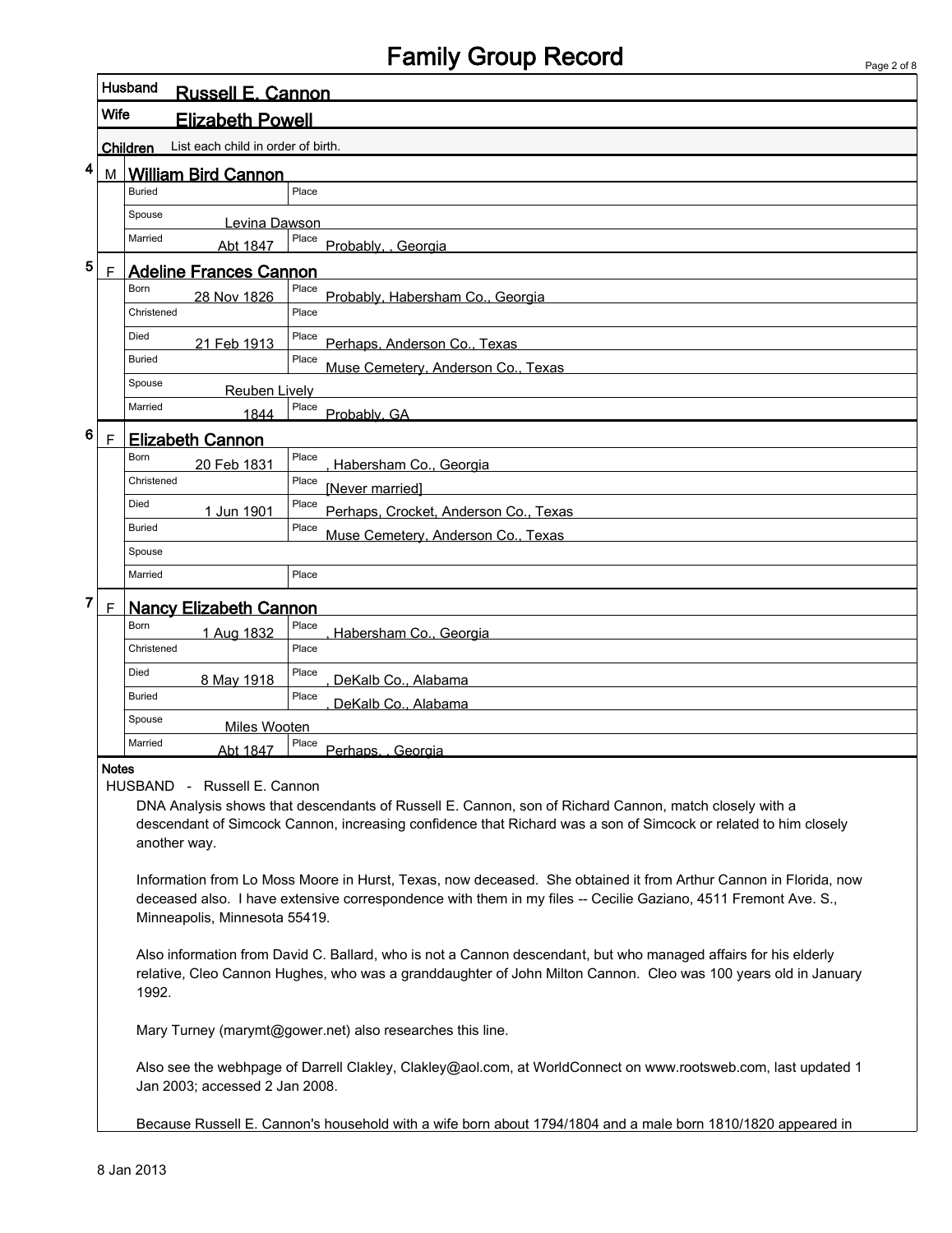| Husband<br><b>Russell E. Cannon</b>                                                                                                                                                                                                                                                                                                                                                                                                                                                                                                                                            |  |  |  |  |  |  |  |  |  |
|--------------------------------------------------------------------------------------------------------------------------------------------------------------------------------------------------------------------------------------------------------------------------------------------------------------------------------------------------------------------------------------------------------------------------------------------------------------------------------------------------------------------------------------------------------------------------------|--|--|--|--|--|--|--|--|--|
| Wife<br><b>Elizabeth Powell</b>                                                                                                                                                                                                                                                                                                                                                                                                                                                                                                                                                |  |  |  |  |  |  |  |  |  |
| <b>Notes</b>                                                                                                                                                                                                                                                                                                                                                                                                                                                                                                                                                                   |  |  |  |  |  |  |  |  |  |
| HUSBAND - Russell E. Cannon<br>(Continued)<br>the 1820 census (and could not have been Russell Cannon who married Jane Campbell, a much older man), Russell<br>E. married before 1820, perhaps about 1818 if the child was a son. It is unclear whether or not Russell had 1, 2, or 3<br>wives.                                                                                                                                                                                                                                                                                |  |  |  |  |  |  |  |  |  |
| For Russell E. Cannon's marriage data I am using undocumented information from<br>Ashley Cagle, on www.familysearch.com <http: www.familysearch.com="">, posted two wives for Russell E. Cannon:</http:>                                                                                                                                                                                                                                                                                                                                                                       |  |  |  |  |  |  |  |  |  |
| Elizabeth Powell in 1822                                                                                                                                                                                                                                                                                                                                                                                                                                                                                                                                                       |  |  |  |  |  |  |  |  |  |
| Elizabeth Guess in 1834                                                                                                                                                                                                                                                                                                                                                                                                                                                                                                                                                        |  |  |  |  |  |  |  |  |  |
| I wrote to her to ask for sources of her information but received no reply. Her address was 1908 SW 41st Street<br>Lawton, Oklahoma 73505.                                                                                                                                                                                                                                                                                                                                                                                                                                     |  |  |  |  |  |  |  |  |  |
| 1800 Census, Greenville District, SC: Richard CANNON household, p. 250/275 (male born 1790-1800).                                                                                                                                                                                                                                                                                                                                                                                                                                                                              |  |  |  |  |  |  |  |  |  |
| 1810 Census, Pendleton District, SC: Richard CANNON household, p. 146A (male born 1784-1794).                                                                                                                                                                                                                                                                                                                                                                                                                                                                                  |  |  |  |  |  |  |  |  |  |
| 1820 Census, Pendleton District, SC: Russel CANNON, p. 212: 1001; 001                                                                                                                                                                                                                                                                                                                                                                                                                                                                                                          |  |  |  |  |  |  |  |  |  |
| 1830 Greenville Co., Russell sold land on 12 Mile River, wit: AmM.Duke. Information in notes of Dewell Lott. See<br>fuller information below.*                                                                                                                                                                                                                                                                                                                                                                                                                                 |  |  |  |  |  |  |  |  |  |
| 1830 Census, Habersham Co., Georgia: Rusel Canon, p. 53 111011; 21001                                                                                                                                                                                                                                                                                                                                                                                                                                                                                                          |  |  |  |  |  |  |  |  |  |
| 1832 gold lottery in Habersham Co., Russell applied for land                                                                                                                                                                                                                                                                                                                                                                                                                                                                                                                   |  |  |  |  |  |  |  |  |  |
| 1840 Census, Cass Co., Georgia: Russel Cannon, p. 80, District 973. 111101; 121101                                                                                                                                                                                                                                                                                                                                                                                                                                                                                             |  |  |  |  |  |  |  |  |  |
| 1850 census of Division 12, Gordon Co., Georgia, p. 29, enumerated Nov. 29, 259/261:<br>Russel Canon 53 M S C<br>Elizabeth "<br>43 F SC<br>Malinda " 11 F Geo<br>Celia E. M. "<br>2 F Geo                                                                                                                                                                                                                                                                                                                                                                                      |  |  |  |  |  |  |  |  |  |
| 1860 Mortality Schedule of Sonora, Gordon Co., Georgia, line 4, p. 1 of 1:<br>Russell Cannon 65 M Married<br>born in So. Carolina Died in May of Palsy, ill for 5 weeks<br>Farmer                                                                                                                                                                                                                                                                                                                                                                                              |  |  |  |  |  |  |  |  |  |
| His widow, Elizabeth Guess, is in the 1860 Census.                                                                                                                                                                                                                                                                                                                                                                                                                                                                                                                             |  |  |  |  |  |  |  |  |  |
| 16 Oct 1830 Greenville Co., SC, Russell Cannon sold to Richard Poe(sp?) 130 acres of land for \$100 on the<br>branches of Twelve Mile River, beginning at a Chestnut tree thence a conditional line made by Christopher & Henry<br>Whitmire to a post and thence to the wagon road, then alone said road to the original line then to a post oak tree<br>thence to a hickory tree thence along said original line so far as to fill the condition made by said Whitmire thence to<br>beginning chestnut corner. Wit: Abraham Duke. (another version of notes said A. M. Duke.) |  |  |  |  |  |  |  |  |  |
| - Elizabeth Powell<br><b>WIFE</b><br>Information that I'm reporting for Elizabeth Powell is undocumented. See my notes for husband, Russell E. Cannon.                                                                                                                                                                                                                                                                                                                                                                                                                         |  |  |  |  |  |  |  |  |  |
| - Hulda Serena Cannon<br>CHILD <sub>2</sub><br>Data from David C. Ballard of Avoca, TX.                                                                                                                                                                                                                                                                                                                                                                                                                                                                                        |  |  |  |  |  |  |  |  |  |

This is the line of Patrick Scoggin, Pueblo, CO.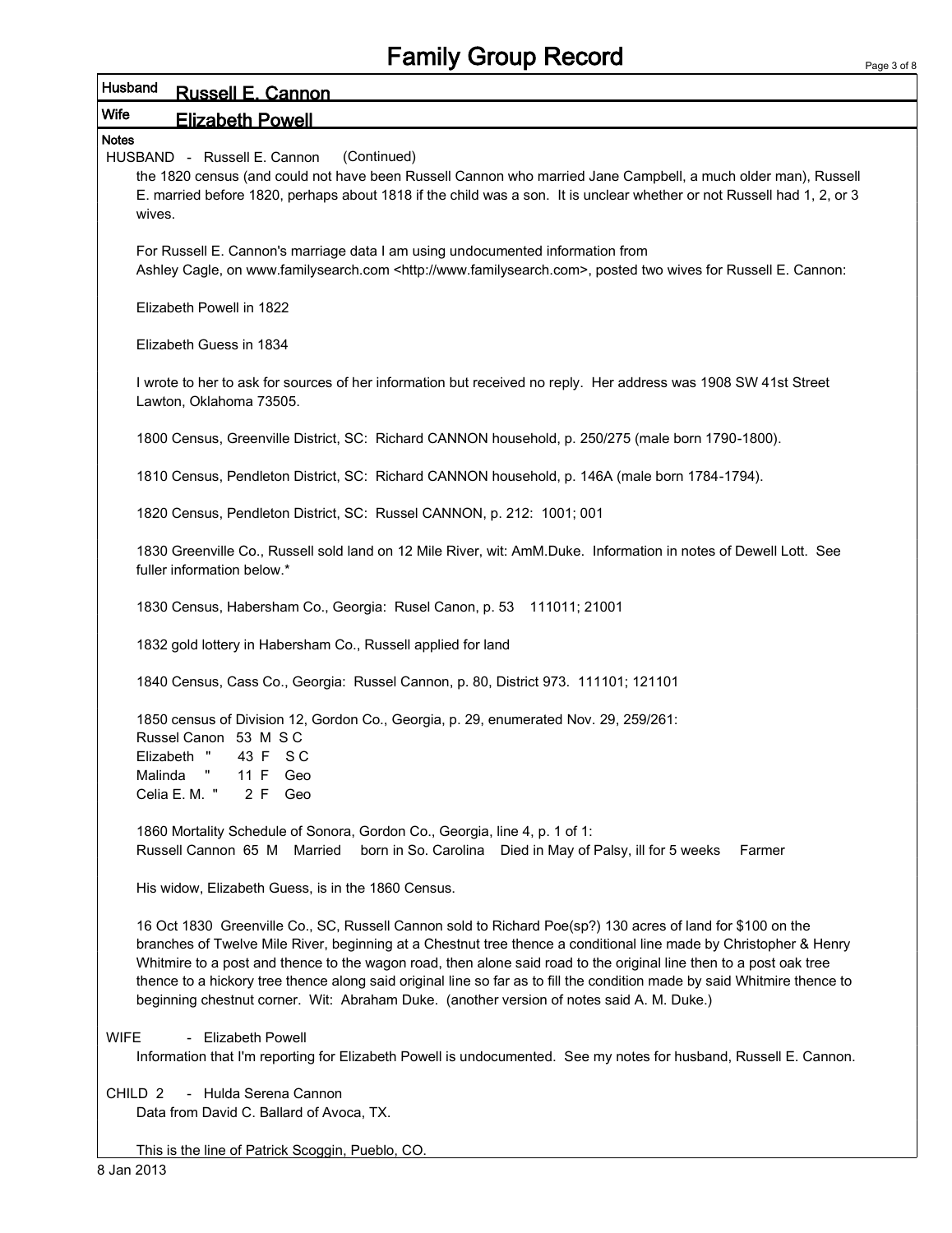| Husband            |                                                                                                                | <b>Russell E. Cannon</b>  |                                                                                                                |  |  |  |  |  |  |  |
|--------------------|----------------------------------------------------------------------------------------------------------------|---------------------------|----------------------------------------------------------------------------------------------------------------|--|--|--|--|--|--|--|
| Wife               | <b>Elizabeth Powell</b>                                                                                        |                           |                                                                                                                |  |  |  |  |  |  |  |
| <b>Notes</b>       |                                                                                                                |                           |                                                                                                                |  |  |  |  |  |  |  |
| CHILD <sub>2</sub> |                                                                                                                | - Hulda Serena Cannon     | (Continued)                                                                                                    |  |  |  |  |  |  |  |
|                    |                                                                                                                |                           | Information from Lowanna Hendrix, nana50@my180.net, on WorldConnect at www.rootsweb.com, last updated 16       |  |  |  |  |  |  |  |
|                    | Oct 2007; accessed 3 Jan 2008.                                                                                 |                           |                                                                                                                |  |  |  |  |  |  |  |
|                    |                                                                                                                |                           |                                                                                                                |  |  |  |  |  |  |  |
|                    | Some information about children in message 3934 at genforum.genealogy.com/cannon by Lynn Pollak of Wimberley,  |                           |                                                                                                                |  |  |  |  |  |  |  |
|                    | Texas, gpollakl@austin.rr.com, Cyrus and Huldah had children located in the 1880 Georgia Census of Gordon Co., |                           |                                                                                                                |  |  |  |  |  |  |  |
|                    | Roll T9_149, Film 1254149, ED 113, p. 155D. (7 Mar 2005) Additional information is given in this message.      |                           |                                                                                                                |  |  |  |  |  |  |  |
|                    |                                                                                                                |                           |                                                                                                                |  |  |  |  |  |  |  |
|                    | 1850 census of Division 12, Gordon Co., Georgia, p. 57, enumerated Dec. 7, 657/660:                            |                           |                                                                                                                |  |  |  |  |  |  |  |
|                    | Huldah Rich<br>22 F<br>William "                                                                               | S C<br>7 M                |                                                                                                                |  |  |  |  |  |  |  |
|                    | James D. "                                                                                                     | Georgia<br>5 M<br>Georgia |                                                                                                                |  |  |  |  |  |  |  |
| Albert             |                                                                                                                | 4 M<br>Georgia            |                                                                                                                |  |  |  |  |  |  |  |
| Jesse              | Ħ                                                                                                              | 1 M<br>Georgia            |                                                                                                                |  |  |  |  |  |  |  |
|                    | Nancy Wooten 19 F                                                                                              | Georgia                   |                                                                                                                |  |  |  |  |  |  |  |
|                    | Mary E. "                                                                                                      | 1 F<br>Georgia            |                                                                                                                |  |  |  |  |  |  |  |
|                    |                                                                                                                |                           |                                                                                                                |  |  |  |  |  |  |  |
|                    |                                                                                                                |                           | 1860 census of Sonora, Gordon Co., Georgia, p. 9, enumerated 19 June, 424/407, line 16:                        |  |  |  |  |  |  |  |
|                    | <b>Cyrus Powell</b>                                                                                            |                           | 34 M Farmer 400 250 So. Carolina                                                                               |  |  |  |  |  |  |  |
|                    | Huldah "                                                                                                       | 34 F Domestic             | So. Carolina                                                                                                   |  |  |  |  |  |  |  |
| Elmira             | H                                                                                                              | 5 F                       | Georgia                                                                                                        |  |  |  |  |  |  |  |
|                    | Robert F."                                                                                                     | 4 M                       | Georgia                                                                                                        |  |  |  |  |  |  |  |
|                    | Mary A.                                                                                                        | 2 F                       | Georgia                                                                                                        |  |  |  |  |  |  |  |
|                    | John H. "                                                                                                      | 8/12 M                    | Georgia                                                                                                        |  |  |  |  |  |  |  |
|                    | Wm R. Rich                                                                                                     | 16 M                      | Georgia                                                                                                        |  |  |  |  |  |  |  |
|                    | James D. "                                                                                                     | 15 M                      | Georgia                                                                                                        |  |  |  |  |  |  |  |
|                    | Albert C. "                                                                                                    | 13 M                      | Georgia                                                                                                        |  |  |  |  |  |  |  |
|                    | Jesse P. "                                                                                                     | 10 M                      | Georgia                                                                                                        |  |  |  |  |  |  |  |
|                    |                                                                                                                |                           |                                                                                                                |  |  |  |  |  |  |  |
|                    |                                                                                                                |                           | There is a marriage record in the online Georgia marriages database on www.ancestry.com for William D. RITCHIE |  |  |  |  |  |  |  |
|                    |                                                                                                                |                           | and Hulda G. CANNON. It is for the same date given by sources, above: 23 Mar 1842, Cass Co., Georgia.          |  |  |  |  |  |  |  |
| CHILD <sub>3</sub> |                                                                                                                | - John Milton Cannon      |                                                                                                                |  |  |  |  |  |  |  |
|                    |                                                                                                                |                           | Cleo Cannon Hughes (deceased), compiled some of the information. She was a granddaughter of John Milton        |  |  |  |  |  |  |  |
|                    | Cannon.                                                                                                        |                           |                                                                                                                |  |  |  |  |  |  |  |
|                    |                                                                                                                |                           |                                                                                                                |  |  |  |  |  |  |  |
|                    |                                                                                                                |                           | Lo Moss Moore (Mrs. Porter Moore, now deceased) had this information also from Arthur Cannon of Maitland FL    |  |  |  |  |  |  |  |
|                    |                                                                                                                |                           | (deceased) but date of birth was 28 May 1824, date of death 12 Jan 1865.                                       |  |  |  |  |  |  |  |
|                    |                                                                                                                |                           |                                                                                                                |  |  |  |  |  |  |  |
|                    |                                                                                                                |                           | Information also from Lynn Pollak, gpollakl@austin.rr.com at genforum.genealogy.com/cannon/messages/4379.html, |  |  |  |  |  |  |  |
|                    | 25 Sep 2007.                                                                                                   |                           |                                                                                                                |  |  |  |  |  |  |  |
|                    |                                                                                                                |                           |                                                                                                                |  |  |  |  |  |  |  |
|                    |                                                                                                                |                           | 1850 census of Division 12, Gordon Co., Georgia, p. 57, enumerated Dec. 7, 656/659, line 5:                    |  |  |  |  |  |  |  |
|                    | John M. Canon                                                                                                  | 25 M Farmer               | Geo                                                                                                            |  |  |  |  |  |  |  |
|                    | Malinda                                                                                                        | 22 F                      | Geo                                                                                                            |  |  |  |  |  |  |  |
| Huldah             |                                                                                                                | 3 F                       | Geo                                                                                                            |  |  |  |  |  |  |  |
|                    |                                                                                                                |                           | 1860 census of Sonora, Gordon Co., Georgia, p. 9, enumerated 19 June, 422/405, line 2:                         |  |  |  |  |  |  |  |
|                    |                                                                                                                |                           | John M. Cannon 32 m Farmer 1500 500 So. Carolina                                                               |  |  |  |  |  |  |  |
|                    | Ellen M.                                                                                                       | 31 F<br>Domestic          | Georgia                                                                                                        |  |  |  |  |  |  |  |
| Huldah             |                                                                                                                | 12 F                      | Georgia                                                                                                        |  |  |  |  |  |  |  |
|                    | π<br>Mary E.                                                                                                   | 9 F                       | Georgia                                                                                                        |  |  |  |  |  |  |  |
|                    | William C."                                                                                                    | 7 M                       | Georgia                                                                                                        |  |  |  |  |  |  |  |
|                    | James F. "                                                                                                     | 5 M                       | Georgia                                                                                                        |  |  |  |  |  |  |  |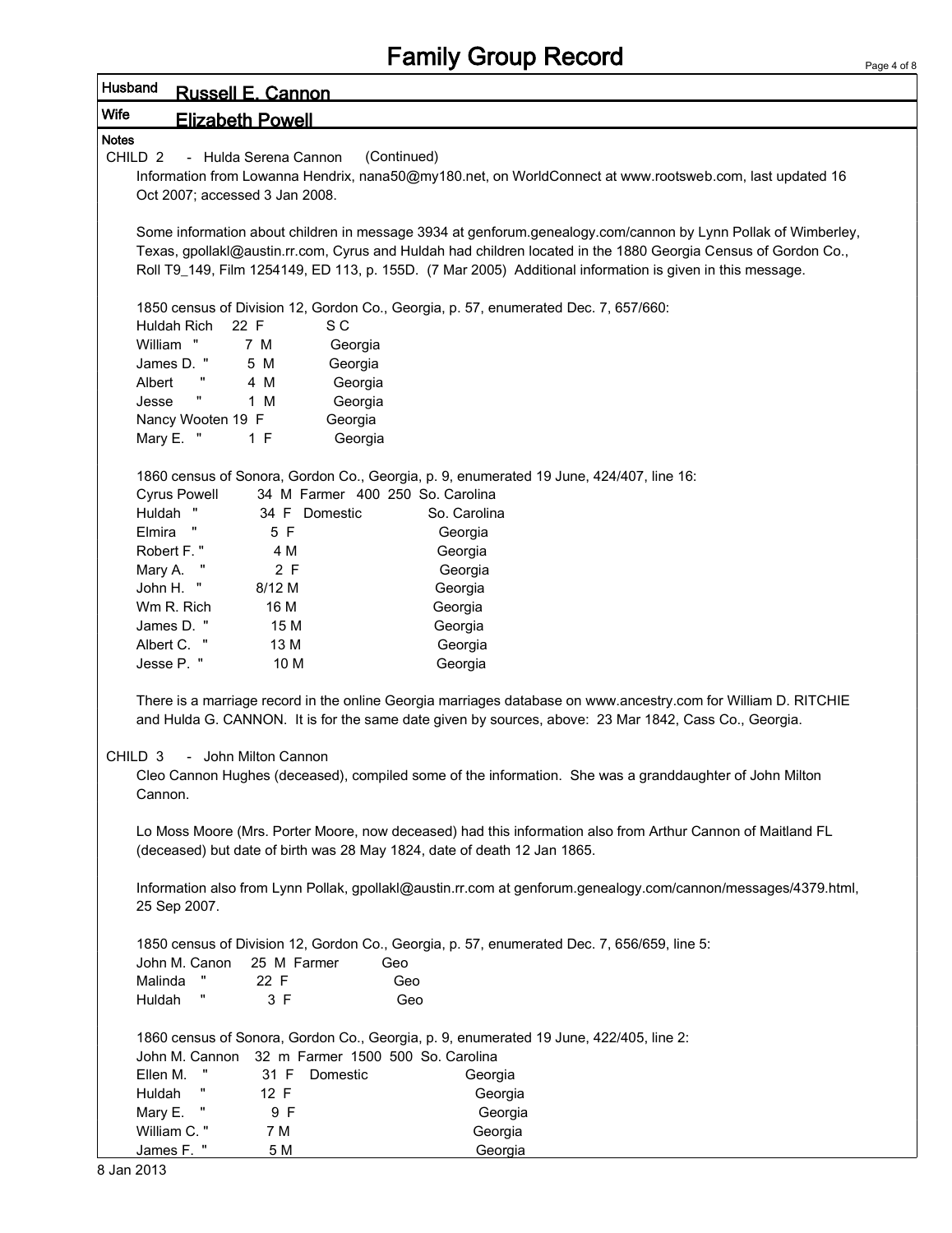| Husband<br><b>Russell E. Cannon</b>                                                                            |        |             |                    |         |    |          |                  |                                                                                                                                                                                                                                                                                                                                                                |
|----------------------------------------------------------------------------------------------------------------|--------|-------------|--------------------|---------|----|----------|------------------|----------------------------------------------------------------------------------------------------------------------------------------------------------------------------------------------------------------------------------------------------------------------------------------------------------------------------------------------------------------|
| <b>Wife</b><br><b>Elizabeth Powell</b>                                                                         |        |             |                    |         |    |          |                  |                                                                                                                                                                                                                                                                                                                                                                |
| <b>Notes</b>                                                                                                   |        |             |                    |         |    |          |                  |                                                                                                                                                                                                                                                                                                                                                                |
| CHILD <sub>3</sub><br>- John Milton Cannon                                                                     |        | (Continued) |                    |         |    |          |                  |                                                                                                                                                                                                                                                                                                                                                                |
| Eliza A.                                                                                                       | 4 F    |             |                    | Georgia |    |          |                  |                                                                                                                                                                                                                                                                                                                                                                |
| John A.                                                                                                        | 1 M    |             |                    | Georgia |    |          |                  |                                                                                                                                                                                                                                                                                                                                                                |
| CHILD 4<br>- William Bird Cannon                                                                               |        |             |                    |         |    |          |                  |                                                                                                                                                                                                                                                                                                                                                                |
| unverified, indicate that this couple had 3 children: Mary Martha Jane, Lucy Josephine, and Georgia Ann. It is |        |             |                    |         |    |          |                  | Some public family trees at Ancestry.com give Levina Dawson as a first wife for William Bird Cannon, which seems<br>plausible, as the 1850 census shows a wife named Levina. It is not clear when Levina died. The public family trees,<br>possible that other children belong to this couple as well. The second wife was Elva A. Powell, according to public |
| family trees, unverified information.                                                                          |        |             |                    |         |    |          |                  |                                                                                                                                                                                                                                                                                                                                                                |
| so this location is preferred because it was the closest to the event (birth).                                 |        |             |                    |         |    |          |                  | Born about 1825 in Pendleton District, South Carolina or Habersham County, Georgia. The 1850 census shows SC,                                                                                                                                                                                                                                                  |
| Married abt 1847 in Georgia, probably Gordon County.                                                           |        |             |                    |         |    |          |                  |                                                                                                                                                                                                                                                                                                                                                                |
| 1850 Census of Division 12, Gordon County, Georgia, Roll M432_71; p. 56B, household 646/family 649             |        |             |                    |         |    |          |                  |                                                                                                                                                                                                                                                                                                                                                                |
| <b>Bird Cannon</b>                                                                                             | 25     | M W         | Farmer \$300       |         | SC | [1825]   |                  |                                                                                                                                                                                                                                                                                                                                                                |
| Levina                                                                                                         | 20     | F W         |                    |         | SC | [1830]   |                  |                                                                                                                                                                                                                                                                                                                                                                |
| Mary E.                                                                                                        | 2      | F W         |                    |         | GA | [1848]   |                  |                                                                                                                                                                                                                                                                                                                                                                |
| 1860 Census of Beat 9, Houston County, Texas, Roll M653_1297, p. 260, household 745/family 696                 |        |             |                    |         |    |          |                  |                                                                                                                                                                                                                                                                                                                                                                |
| W. B. Cannon                                                                                                   | 30     | M W         | Farmer \$640 \$350 |         |    | GA       | [1830]           |                                                                                                                                                                                                                                                                                                                                                                |
| Elvy                                                                                                           | 30     | F W         | Housewife          |         |    | GA       | [1830]           |                                                                                                                                                                                                                                                                                                                                                                |
| Josephine                                                                                                      | 12     | F W         |                    |         |    | GA       | [1848]           |                                                                                                                                                                                                                                                                                                                                                                |
| Ann                                                                                                            | 9      | F W         |                    |         |    | GA       | [1851]           |                                                                                                                                                                                                                                                                                                                                                                |
| Miley                                                                                                          | 3      | F W         | Twins              |         |    | TX       | [1857]           |                                                                                                                                                                                                                                                                                                                                                                |
| Miles<br>Robt                                                                                                  | 3      | M W<br>M W  | Twins              |         |    | TX<br>TX | [1857]           |                                                                                                                                                                                                                                                                                                                                                                |
| Mary                                                                                                           | 2<br>1 | F W         |                    |         |    | TX       | [1858]<br>[1859] |                                                                                                                                                                                                                                                                                                                                                                |
|                                                                                                                |        |             |                    |         |    |          |                  |                                                                                                                                                                                                                                                                                                                                                                |
| 1870 Census of Kaufman County, Texas, NARA microfilm M593_1594, p. 47A, household 273, family 284              |        |             |                    |         |    |          |                  |                                                                                                                                                                                                                                                                                                                                                                |
| <b>Bird Cannon</b>                                                                                             | 41     | M W         | Farmer             |         |    | GA       | [1829]           |                                                                                                                                                                                                                                                                                                                                                                |
| Elva                                                                                                           | 31     | F W         | Keeping house      |         |    | GA       | [1839]           |                                                                                                                                                                                                                                                                                                                                                                |
| Georgia                                                                                                        | 15     | F W         | At home            |         |    | GA       | [1855]           |                                                                                                                                                                                                                                                                                                                                                                |
| Robert                                                                                                         | 14     | M W         | At home            |         |    | GA       | [1856]           |                                                                                                                                                                                                                                                                                                                                                                |
| Hayden                                                                                                         | 12     | M W         | At home            |         |    | GA       | [1858]           |                                                                                                                                                                                                                                                                                                                                                                |
| Mary E.                                                                                                        | 10     | F W         | At home            |         |    | TX       | [1860]           |                                                                                                                                                                                                                                                                                                                                                                |
| Sukey                                                                                                          | 8      | F W         |                    |         |    | TX       | [1862]           |                                                                                                                                                                                                                                                                                                                                                                |
| Katy                                                                                                           | 7      | F W         |                    |         |    | TX       | [1863]           |                                                                                                                                                                                                                                                                                                                                                                |
| Dock                                                                                                           | 1      | M W         |                    |         |    | TX       | [1869]           |                                                                                                                                                                                                                                                                                                                                                                |
| family 250                                                                                                     |        |             |                    |         |    |          |                  | 1880 Census of Precinct 7, Hunt County, Texas, Roll 1312, Family History Film 1255312, p. 592B, household 246/                                                                                                                                                                                                                                                 |
| William B. Cannon                                                                                              | 52     | M W         | Farmer             |         |    | AL GA GA |                  | [1828]                                                                                                                                                                                                                                                                                                                                                         |
| Elvey A.                                                                                                       | 47     | F W         | Keeping house      |         |    | GA SC SC |                  | [1833]                                                                                                                                                                                                                                                                                                                                                         |
| Georgia A.                                                                                                     | 24     | F W         |                    |         |    | GA AL GA |                  | [1856]                                                                                                                                                                                                                                                                                                                                                         |
| Milus H.                                                                                                       | 23     | M W         | Farm labor         |         |    | TX AL GA |                  | [1857]                                                                                                                                                                                                                                                                                                                                                         |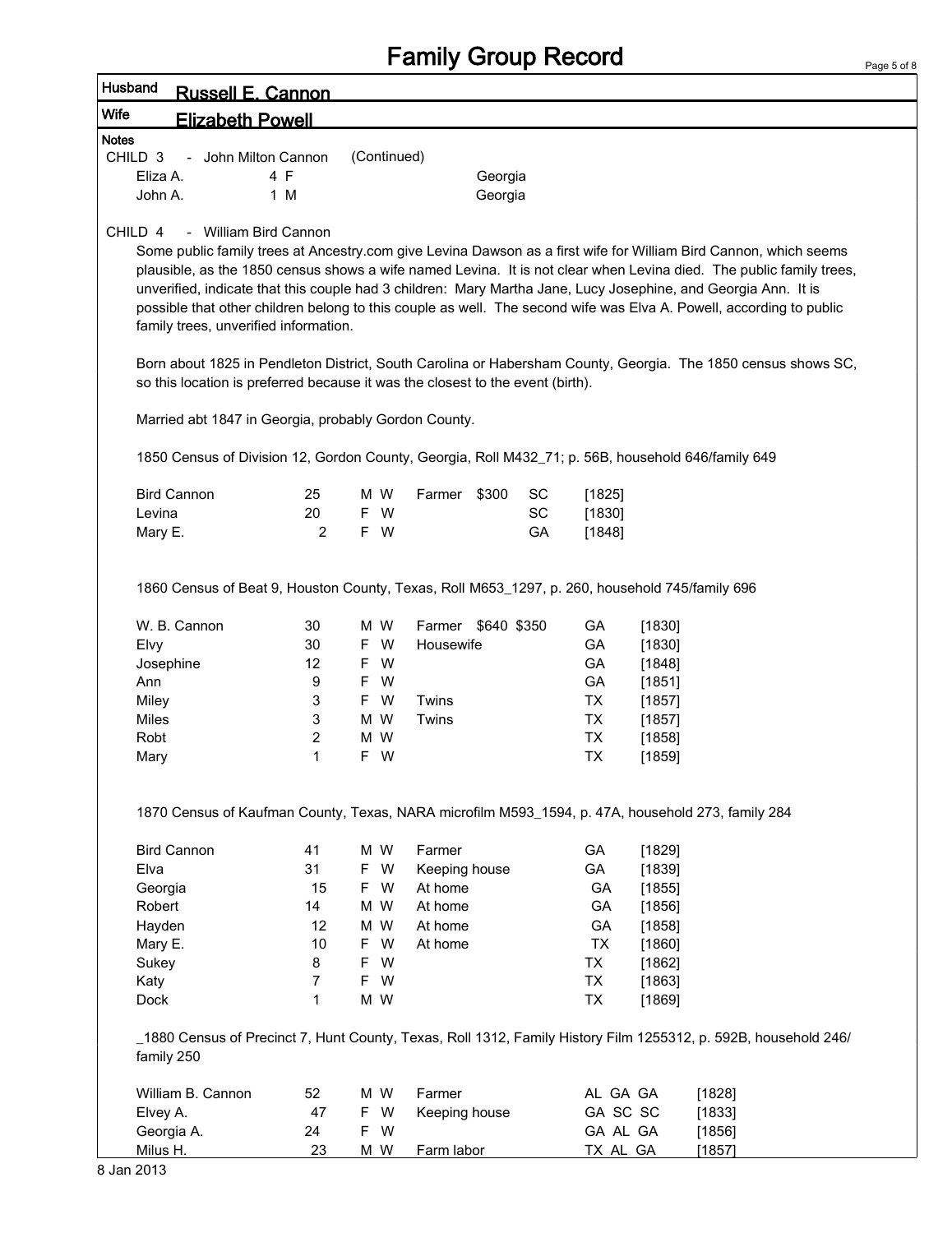|                                                                                   |                          |     |               | <b>Family Group Record</b>                                                                              |                                                                                                                                                                                                                                                                                                                                                                                                                                                                                                                                                                                                                                                                                                                                                                                                                                                                                                                                                                                                                                                              | Page 6 of |
|-----------------------------------------------------------------------------------|--------------------------|-----|---------------|---------------------------------------------------------------------------------------------------------|--------------------------------------------------------------------------------------------------------------------------------------------------------------------------------------------------------------------------------------------------------------------------------------------------------------------------------------------------------------------------------------------------------------------------------------------------------------------------------------------------------------------------------------------------------------------------------------------------------------------------------------------------------------------------------------------------------------------------------------------------------------------------------------------------------------------------------------------------------------------------------------------------------------------------------------------------------------------------------------------------------------------------------------------------------------|-----------|
| Husband<br><b>Russell E. Cannon</b>                                               |                          |     |               |                                                                                                         |                                                                                                                                                                                                                                                                                                                                                                                                                                                                                                                                                                                                                                                                                                                                                                                                                                                                                                                                                                                                                                                              |           |
| Wife<br><b>Elizabeth Powell</b>                                                   |                          |     |               |                                                                                                         |                                                                                                                                                                                                                                                                                                                                                                                                                                                                                                                                                                                                                                                                                                                                                                                                                                                                                                                                                                                                                                                              |           |
| <b>Notes</b>                                                                      |                          |     |               |                                                                                                         |                                                                                                                                                                                                                                                                                                                                                                                                                                                                                                                                                                                                                                                                                                                                                                                                                                                                                                                                                                                                                                                              |           |
| CHILD 4<br>- William Bird Cannon                                                  |                          |     | (Continued)   |                                                                                                         |                                                                                                                                                                                                                                                                                                                                                                                                                                                                                                                                                                                                                                                                                                                                                                                                                                                                                                                                                                                                                                                              |           |
| Robert                                                                            | 21                       | M W | Farm labor    | TX AL GA                                                                                                | [1859]                                                                                                                                                                                                                                                                                                                                                                                                                                                                                                                                                                                                                                                                                                                                                                                                                                                                                                                                                                                                                                                       |           |
| Mary E.                                                                           | 19                       | F W | At school     | TX AL GA                                                                                                | [1861]                                                                                                                                                                                                                                                                                                                                                                                                                                                                                                                                                                                                                                                                                                                                                                                                                                                                                                                                                                                                                                                       |           |
| Sarah B.                                                                          | 18                       | F W | Works on farm | TX AL GA                                                                                                | [1862]                                                                                                                                                                                                                                                                                                                                                                                                                                                                                                                                                                                                                                                                                                                                                                                                                                                                                                                                                                                                                                                       |           |
| Catharine                                                                         | 15                       | F W | School        | TX AL GA                                                                                                | [1865]                                                                                                                                                                                                                                                                                                                                                                                                                                                                                                                                                                                                                                                                                                                                                                                                                                                                                                                                                                                                                                                       |           |
| Daniel                                                                            | 11                       | M W | Laborer       | TX AL GA                                                                                                | [1869]                                                                                                                                                                                                                                                                                                                                                                                                                                                                                                                                                                                                                                                                                                                                                                                                                                                                                                                                                                                                                                                       |           |
| Reuben                                                                            | 9                        | M W |               | TX AL GA                                                                                                | [1871]                                                                                                                                                                                                                                                                                                                                                                                                                                                                                                                                                                                                                                                                                                                                                                                                                                                                                                                                                                                                                                                       |           |
| Joseph B.                                                                         | 8                        | M W |               | TX AL GA                                                                                                | [1872]                                                                                                                                                                                                                                                                                                                                                                                                                                                                                                                                                                                                                                                                                                                                                                                                                                                                                                                                                                                                                                                       |           |
| Emma                                                                              | 6                        | F W |               | TX AL GA                                                                                                | [1874]                                                                                                                                                                                                                                                                                                                                                                                                                                                                                                                                                                                                                                                                                                                                                                                                                                                                                                                                                                                                                                                       |           |
| John L.                                                                           | 5                        | M W |               | TX AL GA                                                                                                | [1875]                                                                                                                                                                                                                                                                                                                                                                                                                                                                                                                                                                                                                                                                                                                                                                                                                                                                                                                                                                                                                                                       |           |
| Mandy M.                                                                          | 3                        | F W |               | TX AL GA                                                                                                | [1877]                                                                                                                                                                                                                                                                                                                                                                                                                                                                                                                                                                                                                                                                                                                                                                                                                                                                                                                                                                                                                                                       |           |
| CHILD 5<br>2003; accessed 2 Jan 2008.<br>CHILD <sub>6</sub><br>- Elizabeth Cannon | - Adeline Frances Cannon |     |               |                                                                                                         | See the webhpage of Darrell Clakley, Clakley@aol.com, at WorldConnect on www.rootsweb.com, last updated 1 Jan                                                                                                                                                                                                                                                                                                                                                                                                                                                                                                                                                                                                                                                                                                                                                                                                                                                                                                                                                |           |
|                                                                                   |                          |     |               | Elizabeth never married. She lived with her sister, Adeline Frances. Elizabeth had a mental disability. |                                                                                                                                                                                                                                                                                                                                                                                                                                                                                                                                                                                                                                                                                                                                                                                                                                                                                                                                                                                                                                                              |           |
| CHILD 7<br>Cannon descendant.<br>2003; accessed 02 Jan 2008.                      | - Nancy Elizabeth Cannon |     |               | with SC birthplace. A brother of George was Cyrus Powell, who married Huldah, Nancy's sister.           | According to information sent to Cecilie Gaziano of Minneapolis, MN, from Lo Moss Moore of Hurst, Texas, now<br>deceased, Nancy Elizabeth Cannon married (1) Miles Wooten and (2) George Marion Powell. Lo received this<br>information, she stated, from Don Wilson, now deceased, who lived in Tacoma, Washington. He told her that Miles<br>Wooten died in the Civil War and that George Marion Powell deserted her and their children. Lo was the source of<br>information from Don that George Marion Powell was a son of Josiah and Seely Powell, living in Gordon Co., Georgia,<br>According to David C. Ballard of Avoca, Texas, who obtained this information from his relative, Cleo Cannon Hughes,<br>Nancy Elizabeth Cannon died in DeKalb, Alabama. Other information supplied by David C. Ballard, who is not a<br>According to Tom Grimes, tfgrimes@fuse.net, webpage at Rootsweb.com's WorldConnect project, Nancy Elizabeth<br>Cannon died in DeKalb Co., GA. He stated that she married William Marion Powell. Webpage last updated 19 Oct |           |
| accessed 02 Jan 2008.                                                             |                          |     |               |                                                                                                         | According to Jeanne Allen, jba075@yahoo.com, webpage at Rootsweb.com's WorldConnect project, Nancy Elizabeth<br>Cannon married George Marion Powell, son of Josias Powell and Cecelia (unknown). Last updated 07 Sep 2003;                                                                                                                                                                                                                                                                                                                                                                                                                                                                                                                                                                                                                                                                                                                                                                                                                                   |           |
|                                                                                   |                          |     |               | Nancy Elizabeth Cannon married William Powell. Last updated 23 Apr 2007; accessed 02 Jan 2008.          | According to Jerry [no last name given], jerry41@eastex.net, webpage at Rootsweb.com's WorldConnect project,                                                                                                                                                                                                                                                                                                                                                                                                                                                                                                                                                                                                                                                                                                                                                                                                                                                                                                                                                 |           |
| 2003; accessed 2 Jan 2008.                                                        |                          |     |               |                                                                                                         | Also see webpage of Darrell Clakley, Clakley@aol.com, at WorldConnect on www.rootsweb.com, last updated 1 Jan                                                                                                                                                                                                                                                                                                                                                                                                                                                                                                                                                                                                                                                                                                                                                                                                                                                                                                                                                |           |
| From information in my correspondence with Lo Moss Moore, verbatim:               |                          |     |               |                                                                                                         |                                                                                                                                                                                                                                                                                                                                                                                                                                                                                                                                                                                                                                                                                                                                                                                                                                                                                                                                                                                                                                                              |           |
| "From Don Wilson:                                                                 |                          |     |               |                                                                                                         |                                                                                                                                                                                                                                                                                                                                                                                                                                                                                                                                                                                                                                                                                                                                                                                                                                                                                                                                                                                                                                                              |           |
|                                                                                   |                          |     |               | the grand." [Census shows wife of Russell E. Cannon, father of Nancy Elizabeth, as Elizabeth.]          | "Great Grandmother Nancy Elizabeth Cannon said she was 1⁄4 Cherokee Indian. Said her mother was named Huldah<br>Hood (Hoad). Believe she may have said her great grandmother or grandmother and in passing down the story lost                                                                                                                                                                                                                                                                                                                                                                                                                                                                                                                                                                                                                                                                                                                                                                                                                               |           |

"Nancy E. b. 1832, could not read or write. Spoke little - recited and sang 'From the Hills of Habersham to the Valley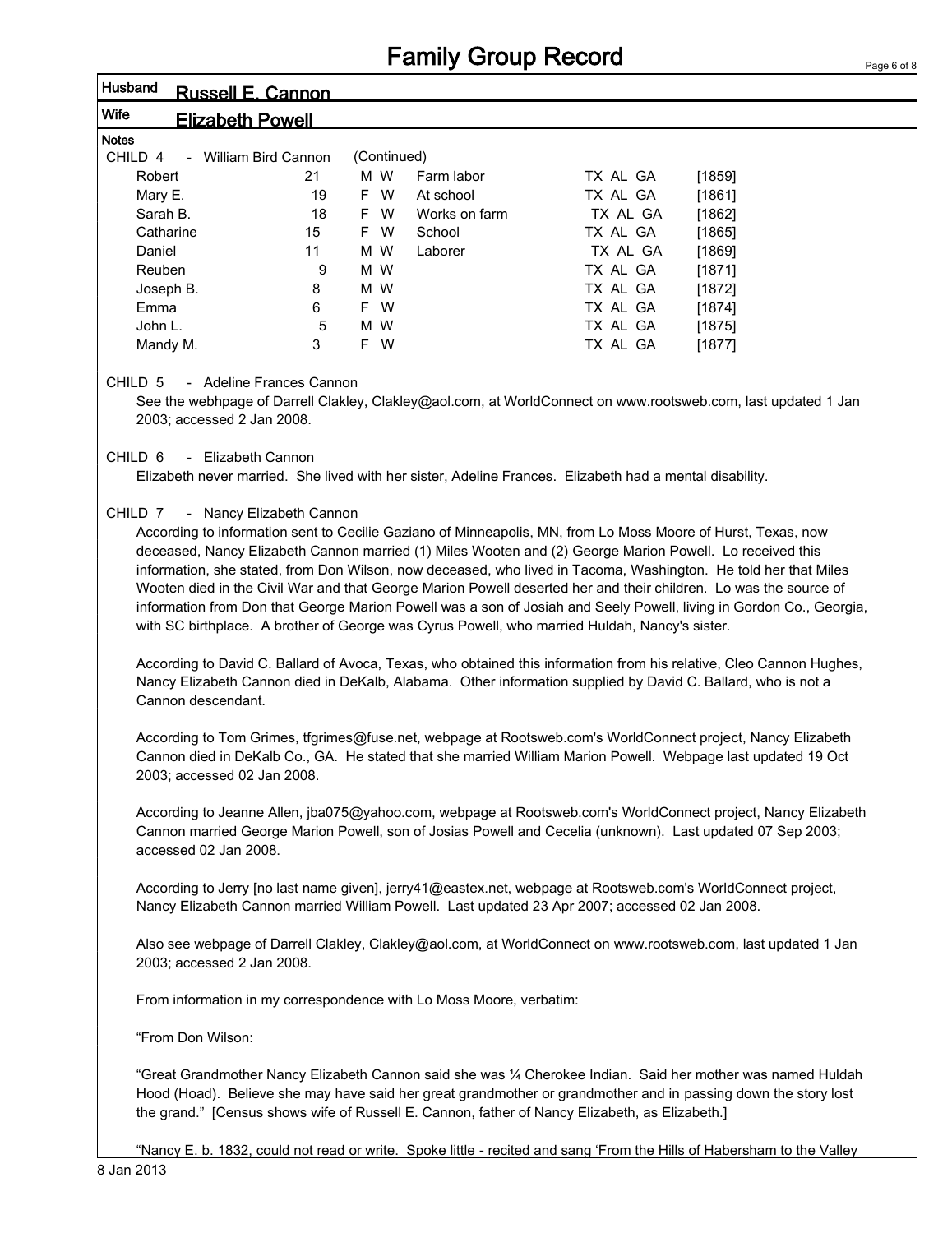| <b>Husband</b> | <b>Russell E. Cannon</b> |
|----------------|--------------------------|
| <b>Wife</b>    | <b>Elizabeth Powell</b>  |

Notes

CHILD 7 - Nancy Elizabeth Cannon (Continued) of Hall' for her small grandchildren.

"She sand a Cherokee Indian son to the tune of 'Away Over in the Promised Land' - Her grand daughter, Bertha L. Powell, writes it as it sounded:

'Heigh-Hi Ho Nitchie Natchie Poly Go She Previe an She Prag a Natif Flow'

"Nancy E. said she married at 15 'for a home.' Census dates vary three years concerning her age, no real proof which is right.

"Married 2) she said 1850 near Pendleton, SC. She is listed in 1850 Gordon County, GA, census, a widow, living with her sister, Huldah Rich, who was also a widow. Huldah Rich also married a Powell, Cyrus Powell, brother of George Marion Powell. They were sons of Josiah and Seely Powell, living 1850 in Gordon County, Ga., with a place of birth listed as SC."

Lo Moss Moore wrote me in a letter of 26 Aug 1993 that Don Wilson, descendant of Nancy E., died in 1978. His wife Mary B. Wilson sold their home in Tacoma, WA, and was moving to Columbia, SC, to be near a sister and to do some research in the NW part of SC. Don, per letter of 14 Aug 1993:

Donald Curtis Wilson, b 7 May 1922 in Ellis Co., TX; m 15 June 1940 Mary Bonita Halford; d 1979 in Washington. They lived at 908 East 65th Street, Tacoma, WA 98404. He was a son of Jesse Elijah Wilson.

1850 census of Division 12, Gordon Co., Georgia, p. 57, enumerated Dec. 7, 657/660:

| Huldah Rich       | 22 F | S C     |
|-------------------|------|---------|
| William<br>Ш      | 7 M  | Georgia |
| James D.<br>π     | 5 M  | Georgia |
| <br>Albert        | 4 M  | Georgia |
| "<br>Jesse        | 1 M  | Georgia |
| Nancy Wooten 19 F |      | Georgia |
| Mary E.<br>H      | 1 F  | Georgia |

1860 census of Sonora, Gordon Co., Georgia, p. 9, enumerated 19 June, household 421/family 404, line 34: George M. Powell 30 M Farmer 200 So. Carolina

| Nancy E.      | <br>26 F Domestic | Georgia                        | [Nancy's mother lived next door] |
|---------------|-------------------|--------------------------------|----------------------------------|
| Milly O.      | 9 F               | Georgia                        |                                  |
| Lilly A.      | 6 F               | Georgia                        |                                  |
| Victoria C. " | 4 F               | Georgia                        |                                  |
| Josiah Powell |                   | 75 M Farm Laborer So. Carolina |                                  |

1870 census: not found

1880 census of Beat 6, DeKalb Co., Alabama, Twp. 8, Range 6, SD 1, ED 57, p. 16, in household of James and Nancy Copeland, 108/109:

Powel Nancy W F 47 Servant Widow House Keeper Cannot read Cannot write Ga (birthplaces of parents blank) Lafaett W M 19 Servant Single Laborer Ga (birthplaces of parents blank)

He is listed as crippled, one leg.

1900 census of Pct. 18, Lathamville, DeKalb Co., AL, SD 7, ED 75, sheet 22A, 390/395: Powell, Harston L. Head W M Aug 1860 39 Married 4 years Georgia South